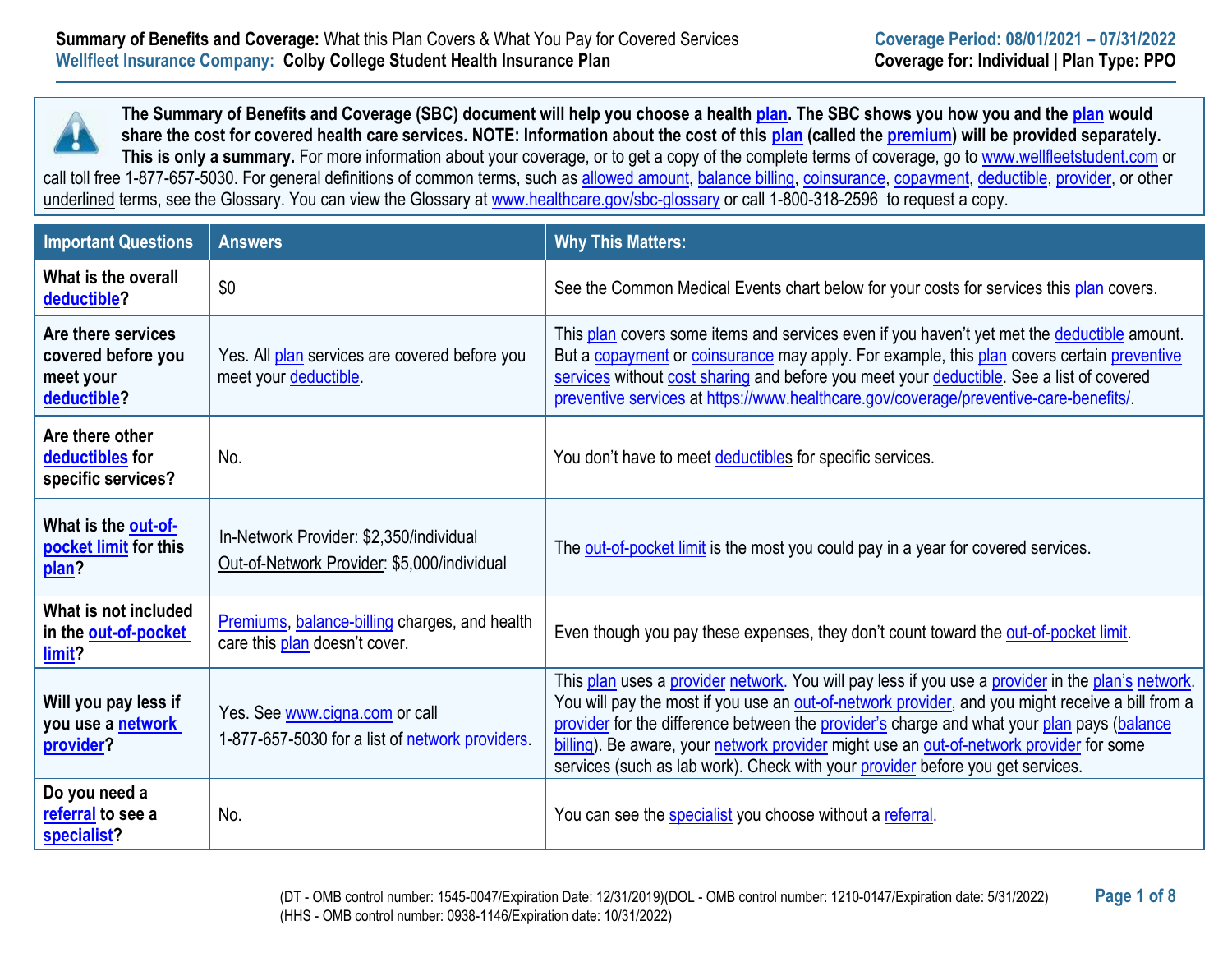#### All **[copayment](https://www.healthcare.gov/sbc-glossary/#copayment)** and **[coinsurance](https://www.healthcare.gov/sbc-glossary/#coinsurance)** costs shown in this chart are after your **[deductible](https://www.healthcare.gov/sbc-glossary/#deductible)** has been met, if a **[deductible](https://www.healthcare.gov/sbc-glossary/#deductible)** applies.  $\blacktriangle$

| <b>Common Medical</b><br><b>Event</b>                                                                                                                                           | <b>Services You May</b><br><b>Need</b>                 | <b>What You Will Pay</b><br><b>In-Network Provider</b>                                                                                                                                                                                                | <b>Out-of-Network Provider</b>                                                                                                                                       | <b>Limitations, Exceptions, &amp; Other Important</b><br><b>Information</b>                                                                                                                                                                                       |
|---------------------------------------------------------------------------------------------------------------------------------------------------------------------------------|--------------------------------------------------------|-------------------------------------------------------------------------------------------------------------------------------------------------------------------------------------------------------------------------------------------------------|----------------------------------------------------------------------------------------------------------------------------------------------------------------------|-------------------------------------------------------------------------------------------------------------------------------------------------------------------------------------------------------------------------------------------------------------------|
| If you visit a health<br>care <i>provider's</i><br>office or clinic                                                                                                             | Primary care visit to<br>treat an injury or<br>illness | (You will pay the least)<br>20% coinsurance                                                                                                                                                                                                           | (You will pay the most)<br>40% coinsurance                                                                                                                           | Limit one visit per day.                                                                                                                                                                                                                                          |
|                                                                                                                                                                                 | <b>Specialist visit</b>                                | 20% coinsurance<br><b>Chiropractic Care:</b><br>20% coinsurance                                                                                                                                                                                       | 40% coinsurance<br>Chiropractic Care:<br>40% coinsurance                                                                                                             | When requested and approved by the attending<br>Physician. Limited to 1 visit per day.<br>Chiropractic Care: Pre-Certification required after the<br>12 <sup>th</sup> visit.                                                                                      |
|                                                                                                                                                                                 | <b>Preventive</b><br>care/screening/<br>immunization   | No Charge                                                                                                                                                                                                                                             | 20% coinsurance                                                                                                                                                      | You may have to pay for services that aren't<br>preventive. Ask your provider if the services needed<br>are preventive. Then check what your plan will pay for.                                                                                                   |
| If you have a test                                                                                                                                                              | Diagnostic test (x-ray,<br>blood work)                 | 20% coinsurance                                                                                                                                                                                                                                       | 40% coinsurance                                                                                                                                                      | Pre-Certification required but not for Laboratory<br>Procedures. When prescribed by an attending<br>physician.                                                                                                                                                    |
|                                                                                                                                                                                 | Imaging (CT/PET<br>scans, MRIs)                        | 20% coinsurance                                                                                                                                                                                                                                       | 40% coinsurance                                                                                                                                                      | Pre-Certification required. When prescribed by an<br>attending physician.                                                                                                                                                                                         |
| If you need drugs to<br>treat your illness or<br>condition<br>More information<br>about <b>prescription</b><br>drug coverage is<br>available at<br>www.wellfleetstudent.<br>com | Tier 1 (Generic drugs)                                 | 30 day supply:<br>\$10 copay/prescription,<br>0% coinsurance<br>More than a 30 day supply but<br>less than a 61 day supply:<br>\$20 copay/prescription,<br>0% coinsurance<br>More than a 60 day supply:<br>\$30 copay/prescription,<br>0% coinsurance | 30 day supply:<br>40% coinsurance<br>More than a 30 day supply but<br>less than a 61 day supply:<br>40% coinsurance<br>More than a 60 day supply:<br>40% coinsurance | Out-of-Network Provider benefits are provided on a<br>reimbursement basis. Claim forms must be received<br>within 90 days.<br>No cost sharing applies to ACA Preventive Care<br>medications filled at a participating network pharmacy<br>and Zero Cost Generics. |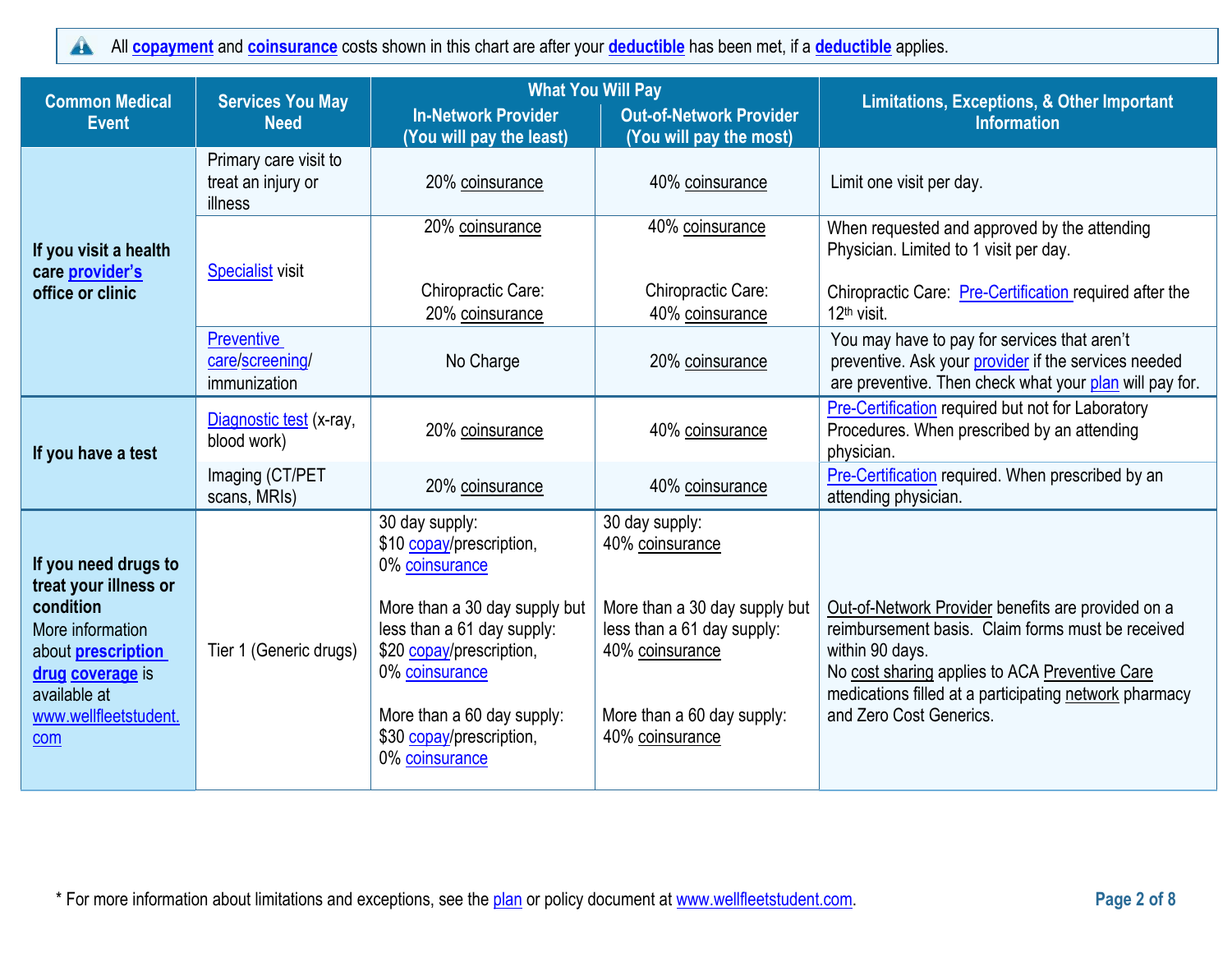| <b>Common Medical</b> | <b>Services You May</b>               | <b>What You Will Pay</b>                                                                                   |                                                                                | <b>Limitations, Exceptions, &amp; Other Important</b>                                                                                                                                                                                                             |
|-----------------------|---------------------------------------|------------------------------------------------------------------------------------------------------------|--------------------------------------------------------------------------------|-------------------------------------------------------------------------------------------------------------------------------------------------------------------------------------------------------------------------------------------------------------------|
| <b>Event</b>          | <b>Need</b>                           | <b>In-Network Provider</b><br>(You will pay the least)                                                     | <b>Out-of-Network Provider</b><br>(You will pay the most)                      | <b>Information</b>                                                                                                                                                                                                                                                |
|                       |                                       | 30 day supply:<br>\$30 copay/prescription,<br>0% coinsurance<br>More than a 30 day supply but              | 30 day supply:<br>40% coinsurance<br>More than a 30 day supply but             |                                                                                                                                                                                                                                                                   |
|                       | Tier 2 (Preferred<br>brand drugs)     | less than a 61 day supply:<br>\$60 copay/prescription,<br>0% coinsurance                                   | less than a 61 day supply:<br>40% coinsurance                                  | Out-of-Network Provider benefits are provided on a<br>reimbursement basis. Claim forms must be received<br>within 90 days.<br>No cost sharing applies to ACA Preventive Care<br>medications filled at a participating network pharmacy<br>and Zero Cost Generics. |
|                       |                                       | More than a 60 day supply:<br>\$90 copay/prescription,<br>0% coinsurance                                   | More than a 60 day supply:<br>40% coinsurance                                  |                                                                                                                                                                                                                                                                   |
|                       | Tier 3 (Non-preferred<br>brand drugs) | 30 day supply:<br>\$50 copay/prescription,<br>0% coinsurance                                               | 30 day supply:<br>40% coinsurance                                              |                                                                                                                                                                                                                                                                   |
|                       |                                       | More than a 30 day supply but<br>less than a 61 day supply:<br>\$100 copay/prescription,<br>0% coinsurance | More than a 30 day supply but<br>less than a 61 day supply:<br>40% coinsurance |                                                                                                                                                                                                                                                                   |
|                       |                                       | More than a 60 day supply:<br>\$150 copay/prescription,<br>0% coinsurance                                  | More than a 60 day supply:<br>40% coinsurance                                  |                                                                                                                                                                                                                                                                   |
|                       |                                       | 30 day supply:<br>\$50 copay/prescription,<br>0% coinsurance                                               | 30 day supply:<br>40% coinsurance                                              |                                                                                                                                                                                                                                                                   |
|                       | <b>Specialty drugs</b>                | More than a 30 day supply but<br>less than a 61 day supply:<br>\$100 copay/prescription,<br>0% coinsurance | More than a 30 day supply but<br>less than a 61 day supply:<br>40% coinsurance |                                                                                                                                                                                                                                                                   |
|                       |                                       | More than a 60 day supply:<br>\$150 copay/prescription,<br>0% coinsurance                                  | More than a 60 day supply:<br>40% coinsurance                                  |                                                                                                                                                                                                                                                                   |

г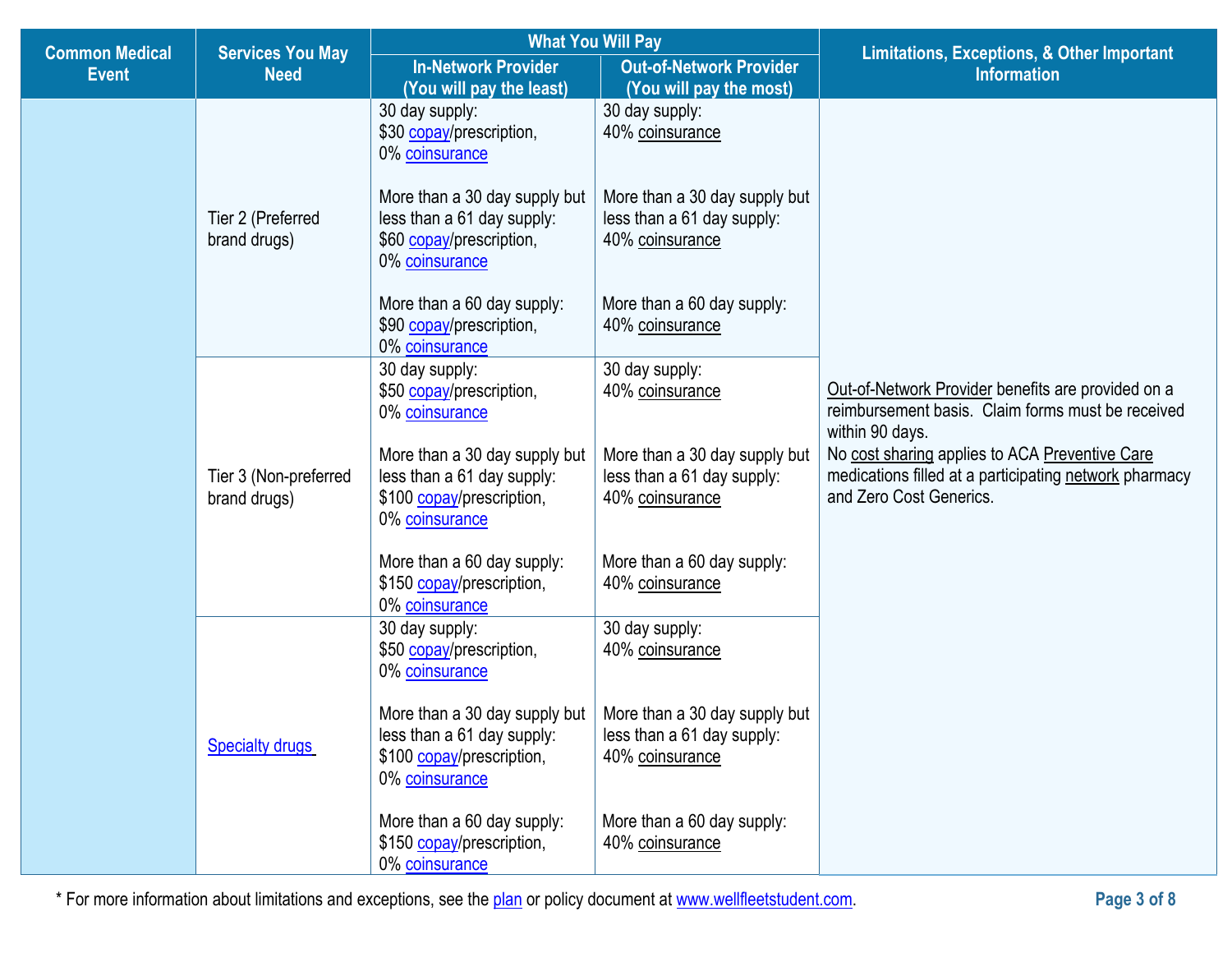| <b>Common Medical</b>                                                              | <b>Services You May</b>                              |                                                                                                           | <b>What You Will Pay</b>                                                                                  | <b>Limitations, Exceptions, &amp; Other Important</b>                                                                                                                                                                                                                                                                                                                                                                                                                           |
|------------------------------------------------------------------------------------|------------------------------------------------------|-----------------------------------------------------------------------------------------------------------|-----------------------------------------------------------------------------------------------------------|---------------------------------------------------------------------------------------------------------------------------------------------------------------------------------------------------------------------------------------------------------------------------------------------------------------------------------------------------------------------------------------------------------------------------------------------------------------------------------|
| <b>Event</b>                                                                       | <b>Need</b>                                          | <b>In-Network Provider</b><br>(You will pay the least)                                                    | <b>Out-of-Network Provider</b><br>(You will pay the most)                                                 | <b>Information</b>                                                                                                                                                                                                                                                                                                                                                                                                                                                              |
| If you have<br>outpatient surgery                                                  | Facility fee (e.g.,<br>ambulatory surgery<br>center) | 20% coinsurance                                                                                           | 40% coinsurance                                                                                           | -none-                                                                                                                                                                                                                                                                                                                                                                                                                                                                          |
|                                                                                    | Physician/surgeon<br>fees                            | 20% coinsurance                                                                                           | 40% coinsurance                                                                                           | Physicians: limited to one visit per day.<br>Pre-Certification Required.                                                                                                                                                                                                                                                                                                                                                                                                        |
|                                                                                    | <b>Emergency room care</b>                           | 20% coinsurance                                                                                           | 20% coinsurance                                                                                           | Emergency treatment received at a hospital's<br>emergency room or at an Urgent Care Facility.                                                                                                                                                                                                                                                                                                                                                                                   |
| If you need<br>immediate medical<br>attention                                      | <b>Emergency medical</b><br>transportation           | 20% coinsurance                                                                                           | 20% coinsurance                                                                                           | Including ground and/or air, water transportation.                                                                                                                                                                                                                                                                                                                                                                                                                              |
|                                                                                    | <b>Urgent care</b>                                   | 20% coinsurance                                                                                           | 40% coinsurance                                                                                           | Treatment for non-life-threatening conditions.                                                                                                                                                                                                                                                                                                                                                                                                                                  |
| If you have a<br>hospital stay                                                     | Facility fee (e.g.,<br>hospital room)                | 20% coinsurance                                                                                           | 40% coinsurance                                                                                           | Subject to Semi-Private room rate unless intensive care<br>unit is required. Pre-Certification required.                                                                                                                                                                                                                                                                                                                                                                        |
|                                                                                    | Physician/surgeon<br>fees                            | 20% coinsurance                                                                                           | 40% coinsurance                                                                                           | Pre-Certification required.<br>Physicians: limited to one visit per day.                                                                                                                                                                                                                                                                                                                                                                                                        |
| If you need mental<br>health, behavioral<br>health, or substance<br>abuse services | <b>Outpatient services</b>                           | Outpatient Services, other<br>than office visits:<br>20% coinsurance<br>Office visits:<br>20% coinsurance | Outpatient Services, other<br>than office visits:<br>40% coinsurance<br>Office visits:<br>40% coinsurance | Outpatient Services, other than office visits, include but<br>are not limited to the following:<br>Intensive Outpatient Programs; Partial Hospitalization,<br>Electronic Convulsive Therapy, Repetitive Transcranial<br>Magnetic Stimulation (rTMS); Psychiatric and Neuro<br>Psychiatric testing; and Gender Dysphoria surgery.<br>Office Visits include but are not limited to: physician<br>visits, individual and group therapy, hormone therapy,<br>medication management. |
|                                                                                    |                                                      |                                                                                                           |                                                                                                           | Pre-Certification required except for office visits                                                                                                                                                                                                                                                                                                                                                                                                                             |
|                                                                                    | Inpatient services                                   | 20% coinsurance                                                                                           | 40% coinsurance                                                                                           | Pre-certification required.                                                                                                                                                                                                                                                                                                                                                                                                                                                     |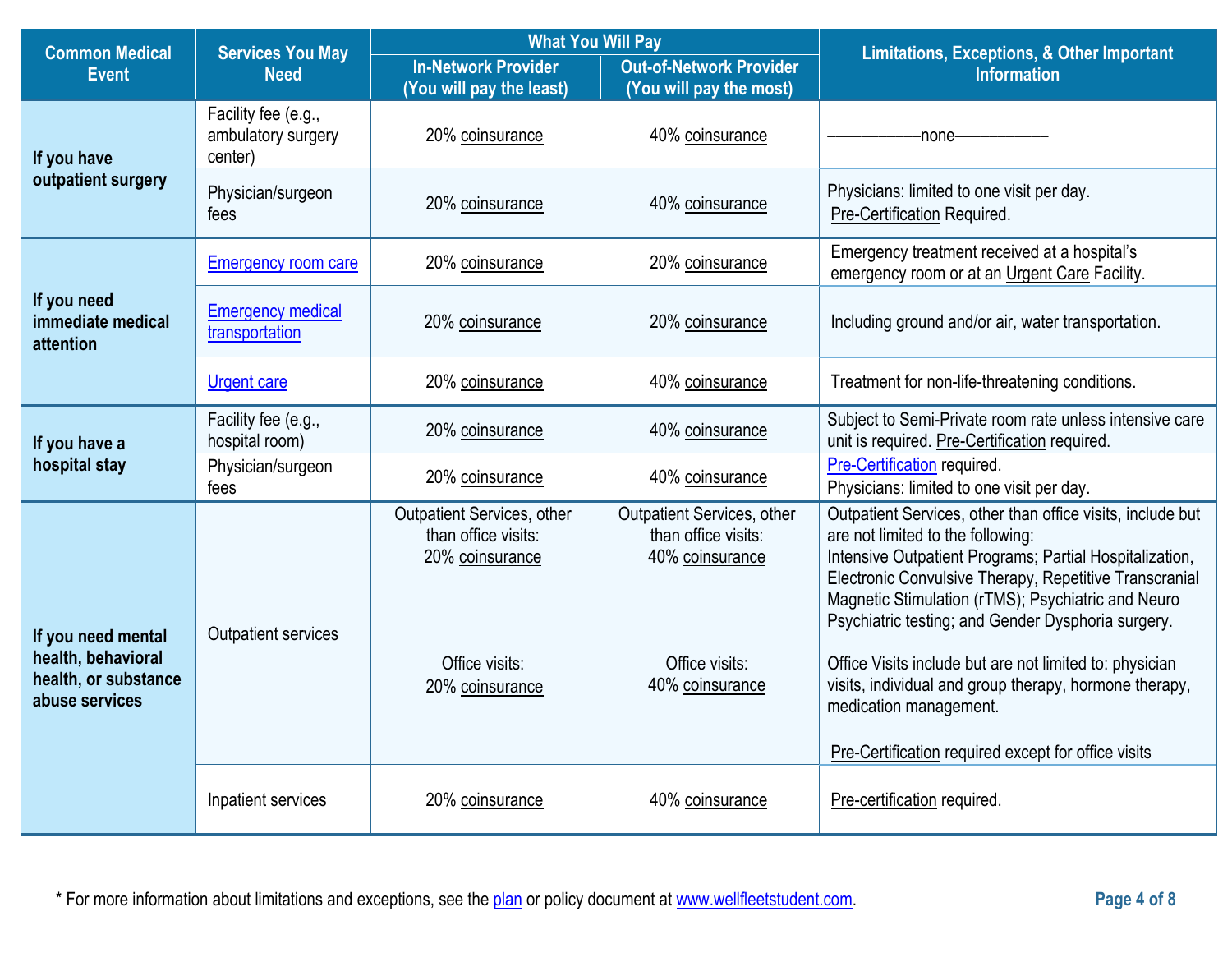|                                                                         | <b>What You Will Pay</b><br><b>Common Medical</b><br><b>Services You May</b> |                                                        |                                                           | <b>Limitations, Exceptions, &amp; Other Important</b>                                                                                                                                                                                                                                                                                                                                                             |  |
|-------------------------------------------------------------------------|------------------------------------------------------------------------------|--------------------------------------------------------|-----------------------------------------------------------|-------------------------------------------------------------------------------------------------------------------------------------------------------------------------------------------------------------------------------------------------------------------------------------------------------------------------------------------------------------------------------------------------------------------|--|
| <b>Event</b>                                                            | <b>Need</b>                                                                  | <b>In-Network Provider</b><br>(You will pay the least) | <b>Out-of-Network Provider</b><br>(You will pay the most) | <b>Information</b>                                                                                                                                                                                                                                                                                                                                                                                                |  |
| If you are pregnant                                                     | Office visits                                                                | 20% coinsurance                                        | 40% coinsurance                                           | Cost sharing does not apply to certain preventive<br>services. Depending on the type of services,<br>coinsurance may apply. Maternity care may include<br>tests and services described elsewhere in the SBC (i.e.                                                                                                                                                                                                 |  |
|                                                                         | Childbirth/delivery<br>professional services                                 | 20% coinsurance                                        | 40% coinsurance                                           | ultrasound).<br>Up to 48 hours for normal vaginal delivery and 96 hours                                                                                                                                                                                                                                                                                                                                           |  |
|                                                                         | Childbirth/delivery<br>facility services                                     | 20% coinsurance                                        | 40% coinsurance                                           | (not including the day of surgery) for a caesarean<br>section delivery unless the caesarean section delivery is<br>the result of Complications of Pregnancy. Pre-<br>Certification required for all inpatient maternity care<br>after the initial 48/96 hours.                                                                                                                                                    |  |
|                                                                         | Home health care                                                             | 20% coinsurance                                        | 40% coinsurance                                           | Pre-Certification required.                                                                                                                                                                                                                                                                                                                                                                                       |  |
| If you need help<br>recovering or have<br>other special health<br>needs | <b>Rehabilitation services</b>                                               | 20% coinsurance                                        | 40% coinsurance                                           | Inpatient includes Rehabilitation Facility: Pre-<br>Certification is required.<br>Outpatient Includes Cardiac, Pulmonary, Physical,<br>Occupational, and Speech therapies. Limit of one visit<br>per day. Pre-Certification required for Speech Therapy.<br>Pre-Certification required after the 12 <sup>th</sup> visit for Physical<br>Therapy and after the 12 <sup>th</sup> visit for Occupational<br>Therapy. |  |
|                                                                         | <b>Habilitation services</b>                                                 | 20% coinsurance                                        | 40% coinsurance                                           | Includes Physical, Occupational and Speech Therapies.<br>When prescribed by the attending Physician, limited to<br>one visit per day. Covered to the extent that they are<br><b>Medically Necessary. Pre-Certification required for</b><br>Speech Therapy. Pre-Certification required after the<br>12 <sup>th</sup> visit for Physical Therapy and after the 12 <sup>th</sup> visit for<br>Occupational Therapy.  |  |
|                                                                         | <b>Skilled nursing care</b>                                                  | 20% coinsurance                                        | 40% coinsurance                                           | Pre-Certification required. Covered to the extent of<br><b>Medical Necessity.</b>                                                                                                                                                                                                                                                                                                                                 |  |
|                                                                         | Durable medical<br>equipment                                                 | 20% coinsurance                                        | 40% coinsurance                                           | Pre-Certification is required for over \$500.                                                                                                                                                                                                                                                                                                                                                                     |  |
|                                                                         | <b>Hospice services</b>                                                      | 20% coinsurance                                        | 40% coinsurance                                           | -none-                                                                                                                                                                                                                                                                                                                                                                                                            |  |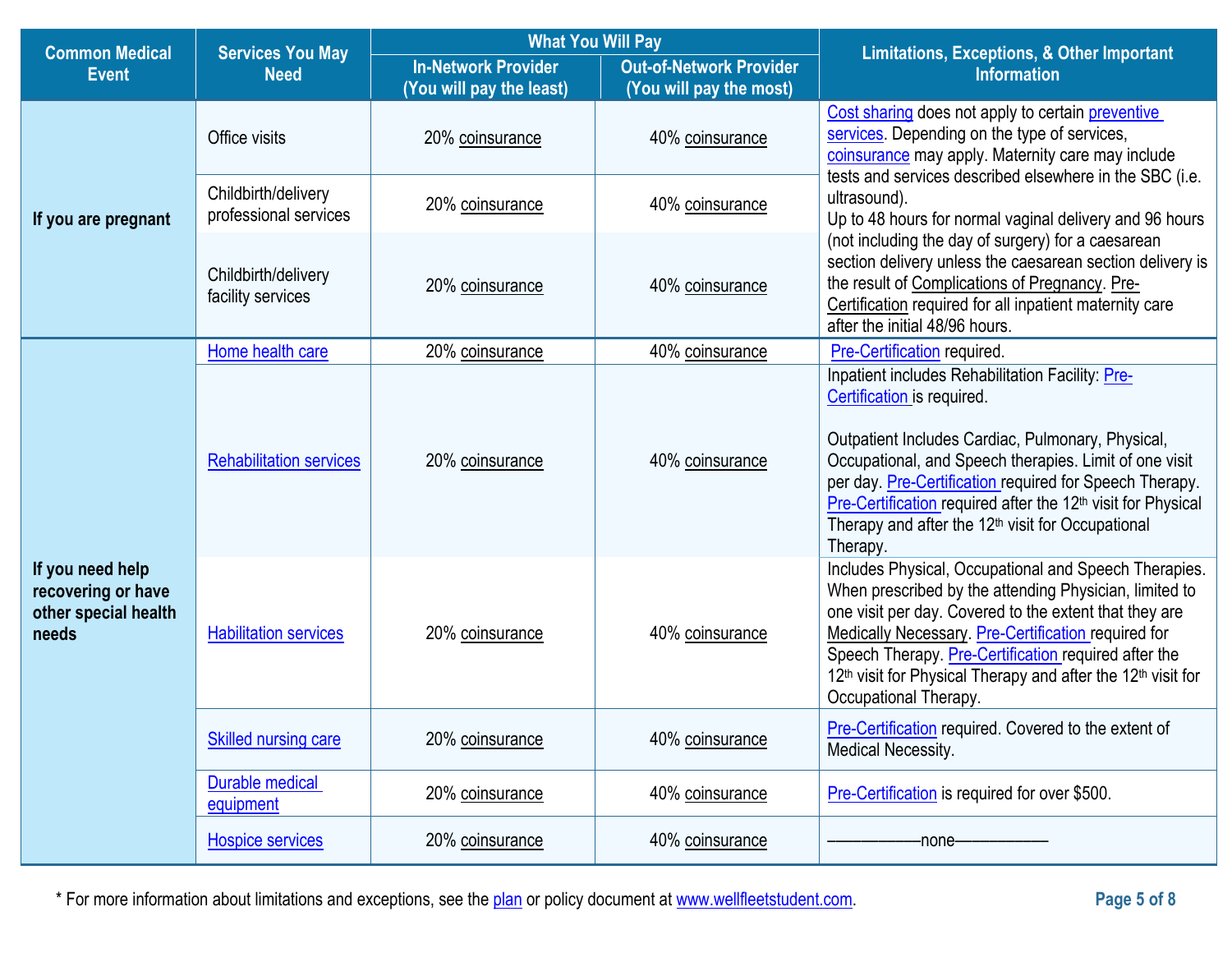| <b>Common Medical</b>                     |                                        | <b>What You Will Pay</b>                               |                                                           | Limitations, Exceptions, & Other Important                                                                                                                                          |
|-------------------------------------------|----------------------------------------|--------------------------------------------------------|-----------------------------------------------------------|-------------------------------------------------------------------------------------------------------------------------------------------------------------------------------------|
| <b>Event</b>                              | <b>Services You May</b><br><b>Need</b> | <b>In-Network Provider</b><br>(You will pay the least) | <b>Out-of-Network Provider</b><br>(You will pay the most) | <b>Information</b>                                                                                                                                                                  |
| If your child needs<br>dental or eye care | Children's eye exam                    | No Charge                                              | No Charge                                                 | To the end of the month when the Insured Person turns<br>age 19. Limited to 1 visit per Policy Year.                                                                                |
|                                           | Children's glasses                     | No Charge                                              | No Charge                                                 | To the end of the month when the Insured Person turns<br>age 19. Limited to 1 pair of prescribed lenses and<br>frames or contact lenses (in lieu of eyeglasses) per<br>Policy Year. |
|                                           | Children's dental<br>check-up          | No Charge                                              | No Charge                                                 | Limited to 2 exams every 12 months to the end of the<br>month in which the Insured Person turns age 19.<br>For Preventive.                                                          |

# **Excluded Services & Other Covered Services:**

| Services Your Plan Generally Does NOT Cover (Check your policy or plan document for more information and a list of any other excluded services.) |                                                                                                                                                                    |                                                                                      |  |  |  |
|--------------------------------------------------------------------------------------------------------------------------------------------------|--------------------------------------------------------------------------------------------------------------------------------------------------------------------|--------------------------------------------------------------------------------------|--|--|--|
| • Cosmetic surgery                                                                                                                               | Long-term care                                                                                                                                                     | Routine foot care                                                                    |  |  |  |
| Infertility treatment                                                                                                                            | Routine eye care (Adult)                                                                                                                                           | Weight loss programs                                                                 |  |  |  |
| Other Covered Services (Limitations may apply to these services. This isn't a complete list. Please see your plan document.)                     |                                                                                                                                                                    |                                                                                      |  |  |  |
| • Acupuncture (Medically Necessary Treatment)<br>only)                                                                                           | Chiropractic care (Pre-Certification required after<br>$\bullet$<br>the $12th$ visit.)                                                                             | Non-emergency care when traveling outside<br>the U.S. (\$10,000 maximum/Policy Year) |  |  |  |
| Bariatric surgery (Pre-Certification required)<br>$\bullet$                                                                                      | Dental care (Adult) (Accidental Injury)<br>$\bullet$<br>Hearing aids (One hearing aid per affected ear<br>every 36 months for an Insured age 18 years or<br>under) | • Private-duty nursing (while confined)                                              |  |  |  |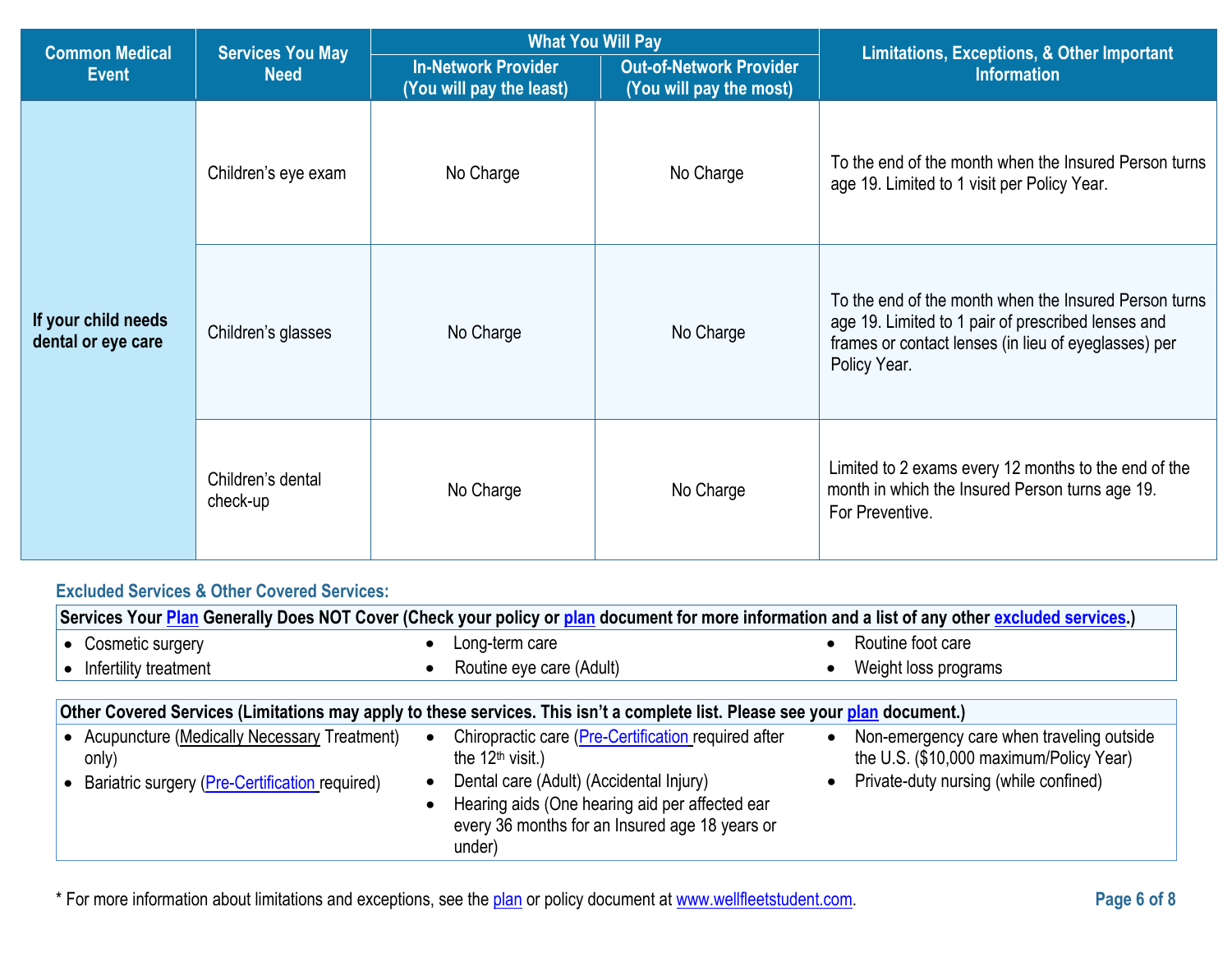Your Rights to Continue Coverage: There are agencies that can help if you want to continue your coverage after it ends. The contact information for those agencies is: [http://www.maine.gov/pfr/insurance/index.html.](http://www.maine.gov/pfr/insurance/index.html) Other coverage options may be available to you, too, including buying individual insurance coverage through the [Health Insurance](https://www.healthcare.gov/sbc-glossary/#health-insurance) [Marketplace.](https://www.healthcare.gov/sbc-glossary/#marketplace) For more information about the [Marketplace,](https://www.healthcare.gov/sbc-glossary/#marketplace) visit [www.HealthCare.gov](http://www.healthcare.gov/) or call 1-800-318- 2596.

Your Grievance and Appeals Rights: There are agencies that can help if you have a complaint against your [plan](https://www.healthcare.gov/sbc-glossary/#plan) for a denial of a [claim.](https://www.healthcare.gov/sbc-glossary/#claim) This complaint is called a [grievance](https://www.healthcare.gov/sbc-glossary/#grievance) or [appeal.](https://www.healthcare.gov/sbc-glossary/#appeal) For more information about your rights, look at the explanation of benefits you will receive for that medical [claim.](https://www.healthcare.gov/sbc-glossary/#claim) Your [plan](https://www.healthcare.gov/sbc-glossary/#plan) documents also provide complete information on how to submit a [claim,](https://www.healthcare.gov/sbc-glossary/#claim) [appeal,](https://www.healthcare.gov/sbc-glossary/#appeal) or a [grievance](https://www.healthcare.gov/sbc-glossary/#grievance) for any reason to your [plan.](https://www.healthcare.gov/sbc-glossary/#plan) For more information about your rights, this notice, or assistance, contact: [http://www.maine.gov/pfr/insurance/complaint.html.](http://www.maine.gov/pfr/insurance/complaint.html)

#### **Does this plan provide Minimum Essential Coverage? Yes.**

[Minimum Essential Coverage](https://www.healthcare.gov/sbc-glossary/#minimum-essential-coverage) generally includes [plans,](https://www.healthcare.gov/sbc-glossary/#plan) [health insurance](https://www.healthcare.gov/sbc-glossary/#health-insurance) available through the [Marketplace](https://www.healthcare.gov/sbc-glossary/#marketplace) or other individual market policies, Medicare, Medicaid, CHIP, TRICARE, and certain other coverage. If you are eligible for certain types of [Minimum Essential Coverage,](https://www.healthcare.gov/sbc-glossary/#minimum-essential-coverage) you may not be eligible for the [premium tax credit.](https://www.healthcare.gov/sbc-glossary/#premium-tax-credits)

#### **Does this plan meet the Minimum Value Standards? Yes.**

If your [plan](https://www.healthcare.gov/sbc-glossary/#plan) doesn't meet the [Minimum Value Standards,](https://www.healthcare.gov/sbc-glossary/#minimum-value-standard) you may be eligible for a [premium tax credit](https://www.healthcare.gov/sbc-glossary/#premium-tax-credits) to help you pay for a plan through the [Marketplace.](https://www.healthcare.gov/sbc-glossary/#marketplace)

*To see examples of how this [plan](https://www.healthcare.gov/sbc-glossary/#plan) might cover costs for a sample medical situation, see the next section.*

PRA Disclosure Statement: According to the Paperwork Reduction Act of 1995, no persons are required to respond to a collection of information unless it displays a valid OMB control number. The valid OMB control number for this information collection is **0938-1146**. The time required to complete this information collection is estimated to average **0.08** hours per response, including the time to review instructions, search existing data resources, gather the data needed, and complete and review the information collection. If you have comments concerning the accuracy of the time estimate(s) or suggestions for improving this form, please write to: CMS, 7500 Security Boulevard, Attn: PRA Reports Clearance Officer, Mail Stop C4-26-05, Baltimore, Maryland 21244-1850.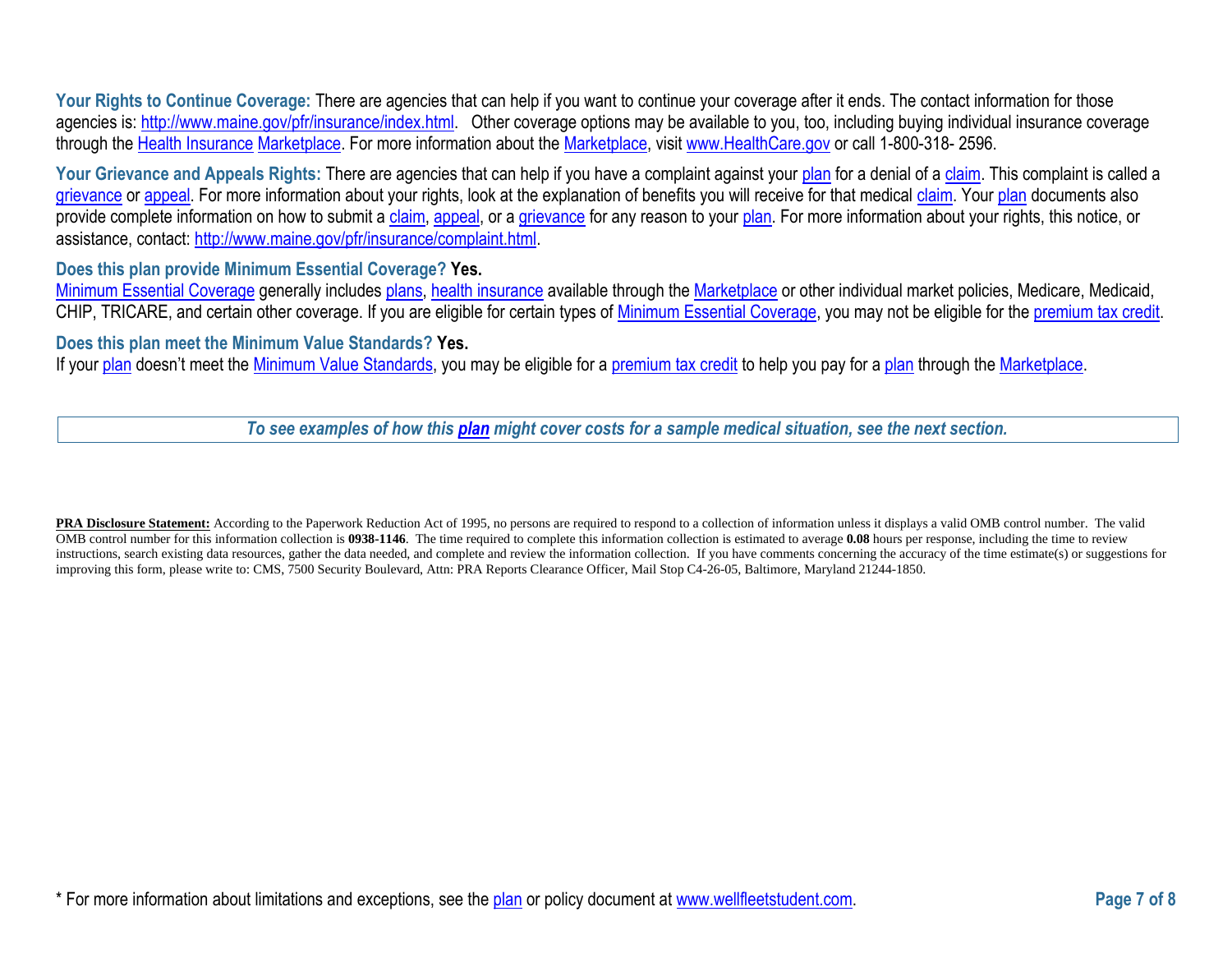# **About these Coverage Examples:**



**This is not a cost estimator.** Treatments shown are just examples of how this [plan](https://www.healthcare.gov/sbc-glossary/#plan) might cover medical care. Your actual costs will be different depending on the actual care you receive, the prices your [providers](https://www.healthcare.gov/sbc-glossary/#provider) charge, and many other factors. Focus on the [cost-sharing](https://www.healthcare.gov/sbc-glossary/#cost-sharing) amounts [\(deductibles,](https://www.healthcare.gov/sbc-glossary/#deductible) [copayments](https://www.healthcare.gov/sbc-glossary/#copayment) and [coinsurance\)](https://www.healthcare.gov/sbc-glossary/#coinsurance) and [excluded services](https://www.healthcare.gov/sbc-glossary/#excluded-services) under the [plan.](https://www.healthcare.gov/sbc-glossary/#plan) Use this information to compare the portion of costs you might pay under different health [plans.](https://www.healthcare.gov/sbc-glossary/#plan) Please note these coverage examples are based on self-only coverage.

| Peg is Having a Baby                         |
|----------------------------------------------|
| (9 months of in-network pre-natal care and a |
| hospital delivery)                           |

| The plan's overall deductible                   | \$0        |
|-------------------------------------------------|------------|
| Specialist coinsurance                          | <b>20%</b> |
| <b>E</b> Hospital (facility) <b>coinsurance</b> | <b>20%</b> |
| Other coinsurance                               | $0\%$      |

# **This EXAMPLE event includes services like:**

[Specialist](https://www.healthcare.gov/sbc-glossary/#specialist) office visits *(prenatal care)* Childbirth/Delivery Professional Services Childbirth/Delivery Facility Services [Diagnostic tests](https://www.healthcare.gov/sbc-glossary/#diagnostic-test) *(ultrasounds and blood work)* [Specialist](https://www.healthcare.gov/sbc-glossary/#specialist) visit *(anesthesia)*

| <b>Total Example Cost</b>       | \$12,700 |  |
|---------------------------------|----------|--|
| In this example, Peg would pay: |          |  |
| Cost Sharing                    |          |  |
| <b>Deductibles</b>              | \$0      |  |
| Copayments                      | \$0      |  |
| Coinsurance                     | \$2,400  |  |
| What isn't covered              |          |  |
| Limits or exclusions            | \$60     |  |
| The total Peg would pay is      | \$2,460  |  |

| <b>Managing Joe's Type 2 Diabetes</b>         |
|-----------------------------------------------|
| (a year of routine in-network care of a well- |
| controlled condition)                         |

| ■ The plan's overall deductible                 | \$0 |
|-------------------------------------------------|-----|
| Specialist coinsurance                          | 20% |
| <b>E</b> Hospital (facility) <b>coinsurance</b> | 20% |
| Other coinsurance                               | 0%  |
| This EVAMDLE quant includes services like:      |     |

# **This EXAMPLE event includes services like:**

[Primary care physician](https://www.healthcare.gov/sbc-glossary/#primary-care-physician) office visits *(including disease education)* [Diagnostic tests](https://www.healthcare.gov/sbc-glossary/#diagnostic-test) *(blood work)* **[Prescription drugs](https://www.healthcare.gov/sbc-glossary/#prescription-drug-coverage)** [Durable medical equipment](https://www.healthcare.gov/sbc-glossary/#durable-medical-equipment) *(glucose meter)*

| <b>Total Example Cost</b> | \$5,600 |
|---------------------------|---------|
|                           |         |

# **In this example, Joe would pay:**

| Cost Sharing               |       |
|----------------------------|-------|
| <b>Deductibles</b>         | \$0   |
| <b>Copayments</b>          | \$500 |
| <b>Coinsurance</b>         | \$400 |
| What isn't covered         |       |
| Limits or exclusions       | \$20  |
| The total Joe would pay is | \$920 |

# **Mia's Simple Fracture**

(in-network emergency room visit and follow up care)

| ■ The plan's overall deductible                 | \$0   |
|-------------------------------------------------|-------|
| Specialist coinsurance                          | 20%   |
| <b>E</b> Hospital (facility) <b>coinsurance</b> | 20%   |
| Other coinsurance                               | $0\%$ |

## **This EXAMPLE event includes services like:**

[Emergency room care](https://www.healthcare.gov/sbc-glossary/#emergency-room-care-emergency-services) *(including medical supplies)* [Diagnostic test](https://www.healthcare.gov/sbc-glossary/#diagnostic-test) (*x-ray*) [Durable medical equipment](https://www.healthcare.gov/sbc-glossary/#durable-medical-equipment) *(crutches)* [Rehabilitation services](https://www.healthcare.gov/sbc-glossary/#rehabilitation-services) *(physical therapy)*

| <b>Total Example Cost</b> | \$2,800 |
|---------------------------|---------|
|---------------------------|---------|

## **In this example, Mia would pay:**

| <b>Cost Sharing</b>        |       |
|----------------------------|-------|
| <b>Deductibles</b>         | \$0   |
| Copayments                 | \$10  |
| Coinsurance                | \$600 |
| What isn't covered         |       |
| Limits or exclusions       | \$0   |
| The total Mia would pay is | \$610 |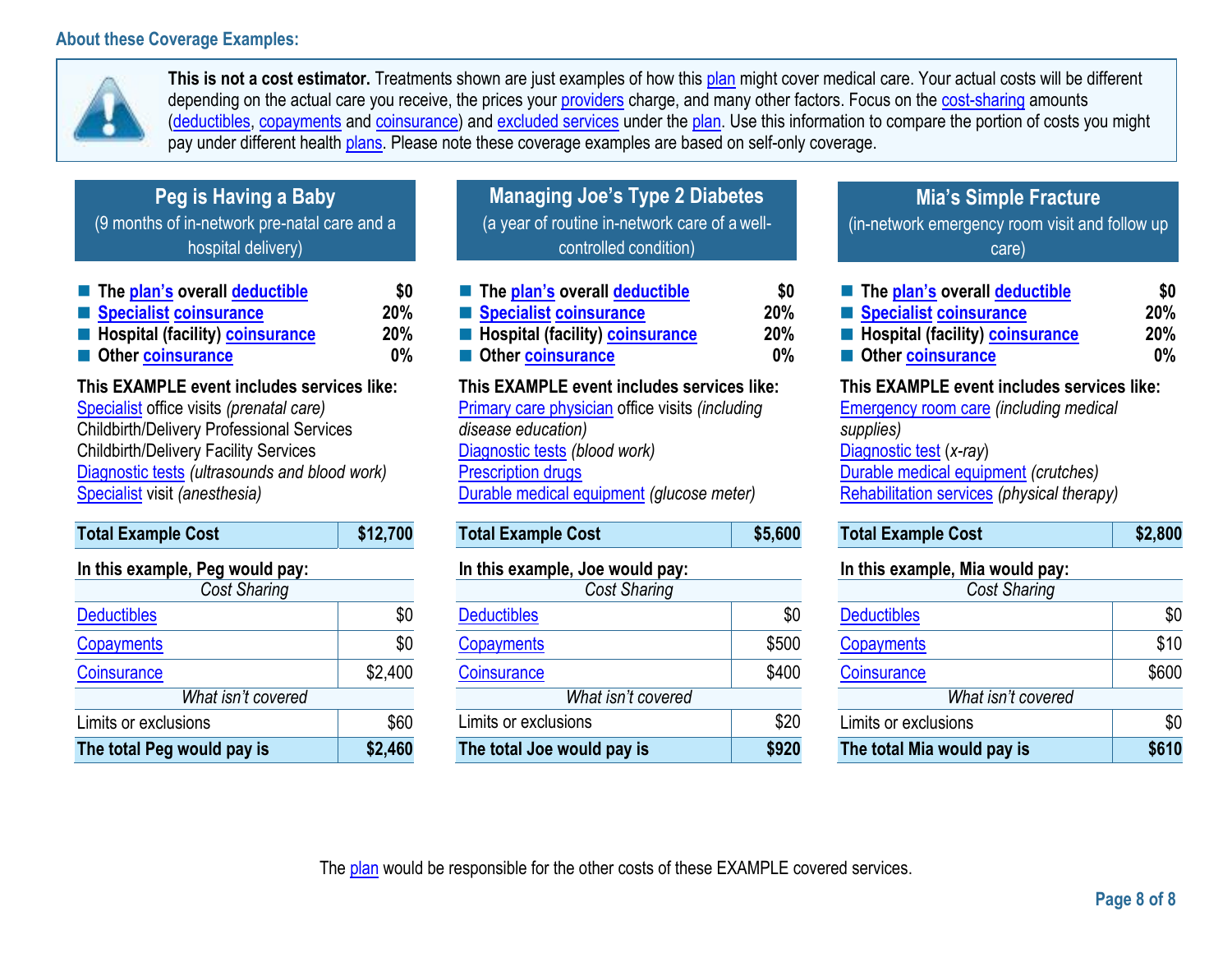## **NOTICE OF NON-DISCRIMINATION AND ACCESSIBIILITY REQUIREMENTS**

The Company complies with applicable federal civil rights laws and does not discriminate on the basis of race, color, national origin, age, disability, or sex, including sex stereotypes and gender identity. The Company does not exclude people or treat them worse because of their race, color, national origin, age, disability, or sex.

The Company provides free aids and services to people with disabilities to communicate effectively with us, such as:

- 1. Qualified sign language interpreters
- 2. Written information in other formats (large print, audio, accessible electronic formats, other formats)

Provides free language services to people whose first language is not English when needed to communicate effectively with us, such as:

- 1. Interpreters
- 2. information translated into other languages

If you need these services, contact Betsy M. Stevens and John Kelley Civil Rights Coordinators.

If you believe that Wellfleet Insurance Company has failed to provide these services or discriminated in another way on the basis of race, color, national origin, age, disability, or sex, you can file a grievance with:

Betsy M. Stevens and John Kelley Civil Rights Coordinators, PO Box 15369, Springfield, MA 01115-5369 (413)-733-4540; (413)-733-4612 [Bstevens@wellfleetinsurance.com,](mailto:Bstevens@wellfleetinsurance.com) or [Jkelley@wellfleetinsurance.com.](mailto:Jkelley@wellfleetinsurance.com)

You can file a grievance in person, by mail, fax, or email. If you need help filing a grievance Betsy M. Stevens and John Kelley of Civil Rights Coordinators are available to help you. You can also file a civil rights complaint with the U.S. Department of Health and Human Services Office for Civil Rights electronically through the Office for Civil Rights Complaint Portal available at [https://ocrportal.hhs.gov/ocr/portal/lobby.jsf,](https://ocrportal.hhs.gov/ocr/portal/lobby.jsf) or by mail or phone at: U.S. Department of Health and Human Services 200 Independence Avenue SW., Room 509F, HHH Building Washington, DC 20201 800-8681019; 800-537-7697 (TDD) Complaint forms are available at [http://www.hhs.gov/ocr/office/file/index.html.](http://www.hhs.gov/ocr/office/file/index.html)

The Company complies with applicable Federal civil rights laws and does not discriminate on the basis of race, color, national origin, age, disability, or sex.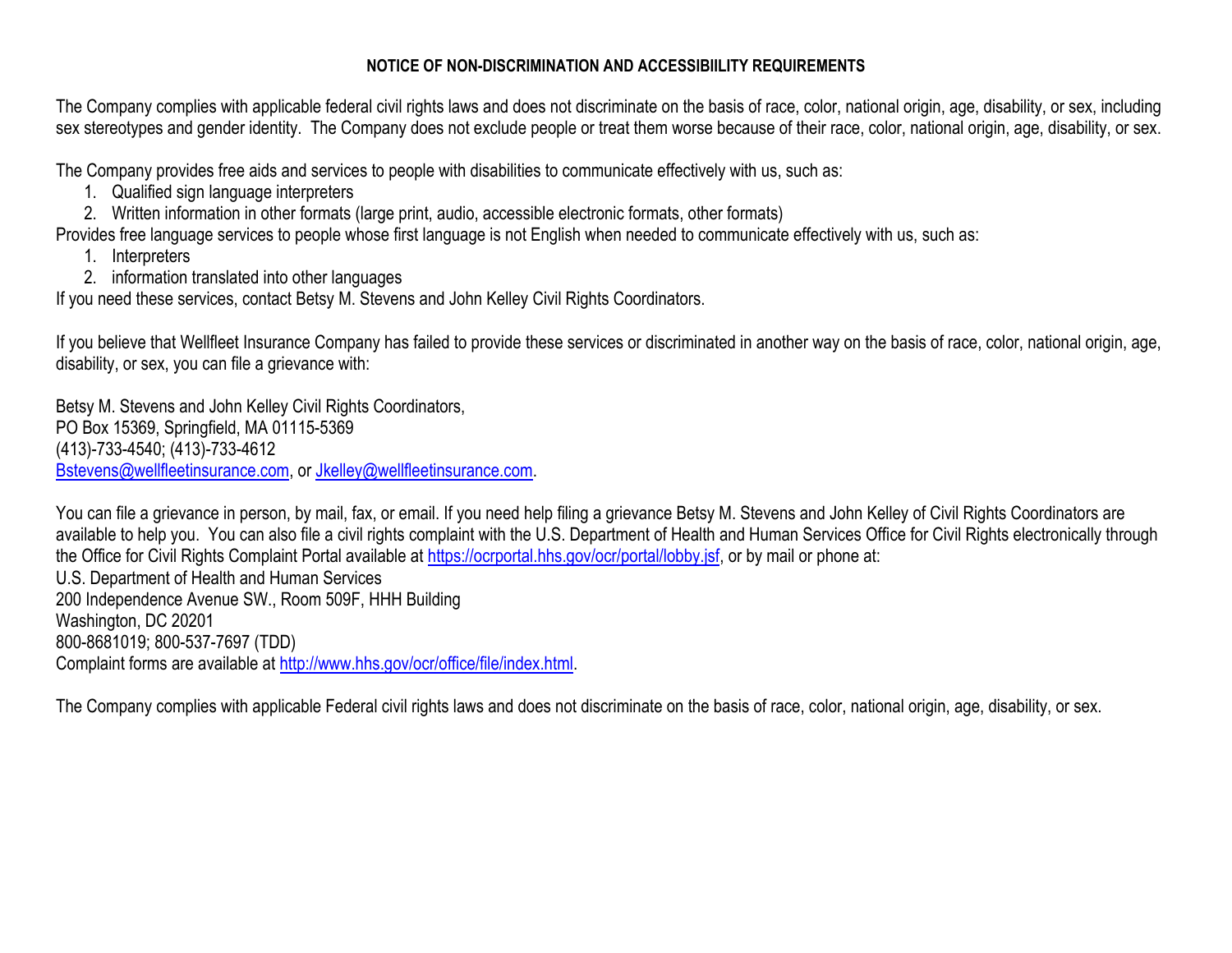# LANGUAGE ASSISTANCE PROGRAM

ATTENTION: If you speak English, language assistance services, free of charge, are available to you. Please call (877) 657-5030.

ATENCIÓN: Si habla **español (Spanish)**, hay servicios de asistencia de idiomas, sin cargo, a su disposición. Llame al (877) 657-5030.

請注意:如果您說中文 **(Chinese)** · 我們免費為您提供語言協助服務 · 請致電:(877) 657-5030.

XIN LƯU Ý: Nếu quý vị nói tiếng **Việt (Vietnamese)**, quý vị sẽ được cung cấp dịch vụ trợ giúp về ngôn ngữ miễn phí. Vui lòng gọi (877) 657-5030.

알림: 한국어**(Korean)**를사용하시는경우언어지원서비스를무료로이용하실수있습니다. (877) 657-5030번으로전화하십시오.

PAUNAWA: Kung nagsasalita ka ng **Tagalog (Tagalog)**, may makukuha kang mga libreng serbisyo ng tulong sa wika. Mangyaring tumawag sa (877) 657-5030.

ВНИМАНИЕ: бесплатные услуги перевода доступны для людей, чей родной язык является **русском (Russian)**. Позвоните по номеру (877) 657-5030.

**ةيبرعلا** ثدحتت تنك اذإ :هيبنت **(Arabic(**، ـ ب لاصتلأا ءاجرلا .كل ةحاتم ةيناجملا ةيوغللا ةدعاسملا تامدخ نإف 657-5030 (877).

ATANSYON: Si w pale **Kreyòl ayisyen (Haitian Creole)**, ou kapab benefisye sèvis ki gratis pou ede w nan lang pa w. Tanpri rele nan (877) 657-5030.

ATTENTION : Si vous parlez **français (French)**, des services d'aide linguistique vous sont proposés gratuitement. Veuillez appeler le (877) 657-5030.

UWAGA: Jeżeli mówisz po **polsku (Polish)**, udostępniliśmy darmowe usługi tłumacza. Prosimy zadzwonić pod numer (877) 657-5030.

ATENÇÃO: Se você fala **português (Portuguese)**, contate o serviço de assistência de idiomas gratuito. Ligue para (877) 657-5030.

ATTENZIONE: in caso la lingua parlata sia l'**italiano (Italian)**, sono disponibili servizi di assistenza linguistica gratuiti. Si prega di chiamare il numero (877) 657-5030.

ACHTUNG: Falls Sie **Deutsch (German)** sprechen, stehen Ihnen kostenlos sprachliche Hilfsdienstleistungen zur Verfügung. Rufen Sie (877) 657-5030 an.

注意事項:日本語**(Japanese)** を話される場合、無料の言語支援サービスをご利用いただけ ます。(877) 657-5030 にお電話ください。